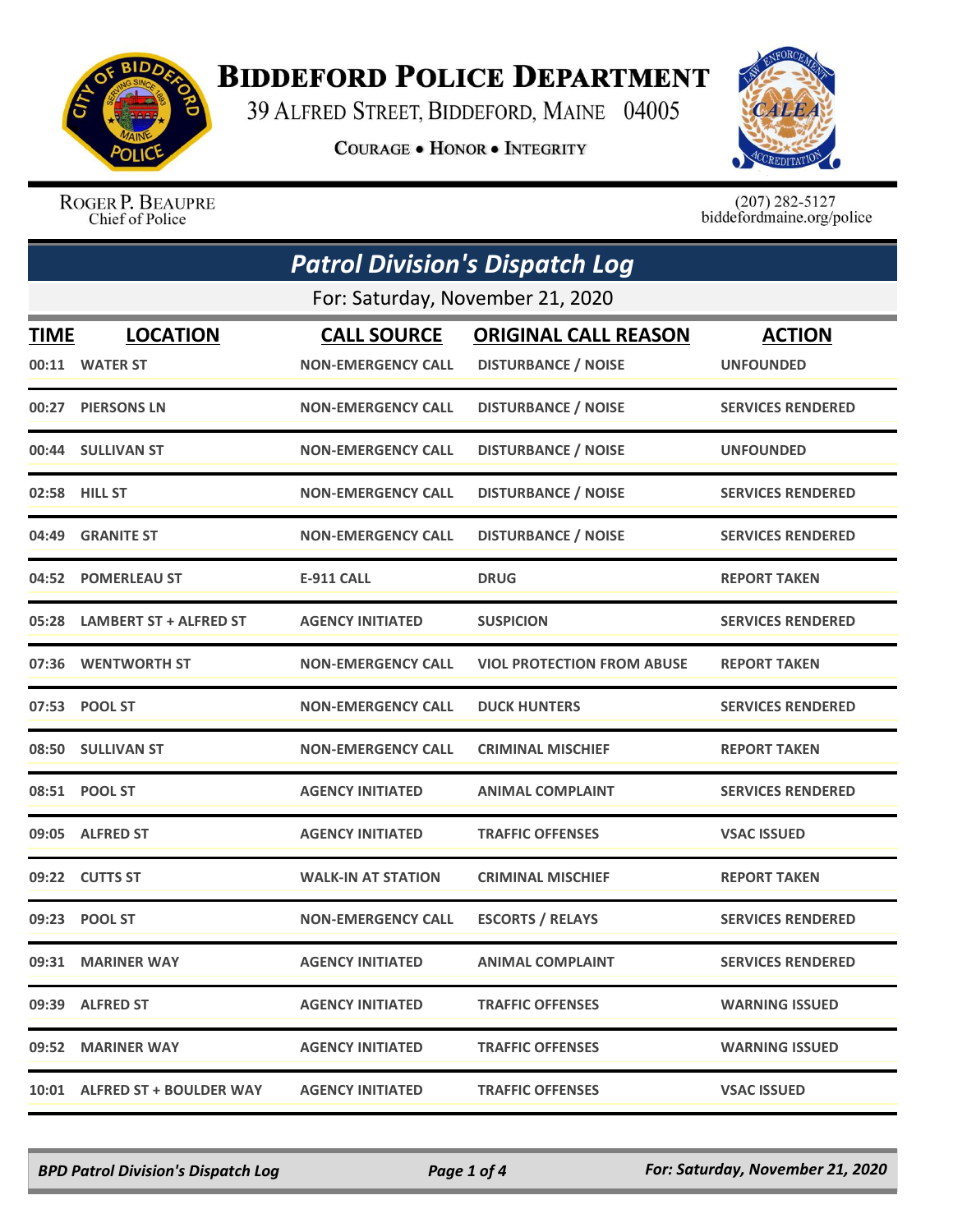| <b>TIME</b> | <b>LOCATION</b><br>10:05 SOUTH ST                                                  | <b>CALL SOURCE</b><br><b>NON-EMERGENCY CALL</b> | <b>ORIGINAL CALL REASON</b><br><b>MISSING PERSON</b>                                           | <b>ACTION</b><br><b>REPORT TAKEN</b> |
|-------------|------------------------------------------------------------------------------------|-------------------------------------------------|------------------------------------------------------------------------------------------------|--------------------------------------|
|             | 10:19 WEST MYRTLE ST                                                               | <b>E-911 CALL</b>                               | <b>DOMESTIC COMPLAINTS</b><br>OFFENDER: EDWARD JAMES LANG  AGE: 37  RESIDENT OF: WESTBROOK, ME | <b>ARREST(S) MADE</b>                |
|             | CHARGE: DOMESTIC VIOLENCE ASSAULT<br><b>CHARGE: VIOLATING CONDITION OF RELEASE</b> |                                                 |                                                                                                |                                      |
|             | <b>10:21 PRECOURT ST</b>                                                           | <b>AGENCY INITIATED</b>                         | <b>TRAFFIC OFFENSES</b>                                                                        | <b>VSAC ISSUED</b>                   |
|             | 10:39 MOUNTAIN RD                                                                  | <b>AGENCY INITIATED</b>                         | <b>TRAFFIC OFFENSES</b>                                                                        | <b>WARNING ISSUED</b>                |
|             | 10:55 LANDRY ST + ELM ST                                                           | <b>AGENCY INITIATED</b>                         | <b>TRAFFIC OFFENSES</b>                                                                        | <b>WARNING ISSUED</b>                |
|             | 11:18 ELM ST                                                                       | <b>AGENCY INITIATED</b>                         | <b>TRAFFIC OFFENSES</b>                                                                        | <b>WARNING ISSUED</b>                |
|             | 11:29 SMALLS CT                                                                    | <b>AGENCY INITIATED</b>                         | <b>PARKING COMPLAINT</b>                                                                       | <b>SERVICES RENDERED</b>             |
|             | 11:41 ELM ST                                                                       | <b>NON-EMERGENCY CALL</b>                       | <b>CRIMINAL MISCHIEF</b>                                                                       | <b>REPORT TAKEN</b>                  |
|             | 11:42 CENTER ST + JEFFERSON ST                                                     | <b>NON-EMERGENCY CALL</b>                       | <b>JUVENILE OFFENSES</b>                                                                       | <b>GONE ON ARRIVAL</b>               |
|             | 11:54 MAY ST                                                                       | <b>AGENCY INITIATED</b>                         | <b>TRAFFIC OFFENSES</b>                                                                        | <b>VSAC ISSUED</b>                   |
|             | 12:42 ALFRED ST                                                                    | <b>AGENCY INITIATED</b>                         | <b>TRAFFIC OFFENSES</b>                                                                        | <b>WARNING ISSUED</b>                |
| 12:55       | <b>BRIDGE RD</b>                                                                   | <b>NON-EMERGENCY CALL</b>                       | <b>ANIMAL COMPLAINT</b>                                                                        | <b>SERVICES RENDERED</b>             |
|             | 12:58 ALFRED ST                                                                    | <b>AGENCY INITIATED</b>                         | <b>TRAFFIC OFFENSES</b>                                                                        | <b>VSAC ISSUED</b>                   |
|             | 13:16 GREEN ST                                                                     | <b>E-911 CALL</b>                               | <b>CHECK WELFARE</b>                                                                           | <b>NEGATIVE CONTACT</b>              |
|             | 13:19 ALFRED ST                                                                    | <b>AGENCY INITIATED</b>                         | <b>TRAFFIC OFFENSES</b>                                                                        | <b>VSAC ISSUED</b>                   |
|             | 13:41 HILL ST                                                                      | <b>AGENCY INITIATED</b>                         | <b>ALL OTHER</b>                                                                               | <b>NO ACTION REQUIRED</b>            |
|             | 14:06 MAY ST                                                                       | <b>WALK-IN AT STATION</b>                       | <b>HARASSMENT</b>                                                                              | <b>REPORT TAKEN</b>                  |
|             | 14:07 GUINEA RD                                                                    | <b>NON-EMERGENCY CALL</b>                       | <b>CIVIL COMPLAINT</b>                                                                         | <b>CIVIL COMPLAINT</b>               |
|             | 14:09 HILL ST                                                                      | <b>AGENCY INITIATED</b>                         | <b>DISTURBANCE / NOISE</b>                                                                     | <b>SERVICES RENDERED</b>             |
|             | 14:10 ALFRED ST                                                                    | <b>AGENCY INITIATED</b>                         | <b>TRAFFIC OFFENSES</b>                                                                        | <b>VSAC ISSUED</b>                   |
|             | 14:14 MAIN ST                                                                      | <b>E-911 CALL</b>                               | <b>ASSAULT</b>                                                                                 | <b>REPORT TAKEN</b>                  |
|             | 15:04 POOL ST                                                                      | <b>AGENCY INITIATED</b>                         | <b>ANIMAL COMPLAINT</b>                                                                        | <b>SERVICES RENDERED</b>             |
|             | <b>15:06 MAIN ST</b>                                                               | <b>NON-EMERGENCY CALL</b>                       | <b>DISTURBANCE / NOISE</b>                                                                     | <b>UNFOUNDED</b>                     |

*BPD Patrol Division's Dispatch Log Page 2 of 4 For: Saturday, November 21, 2020*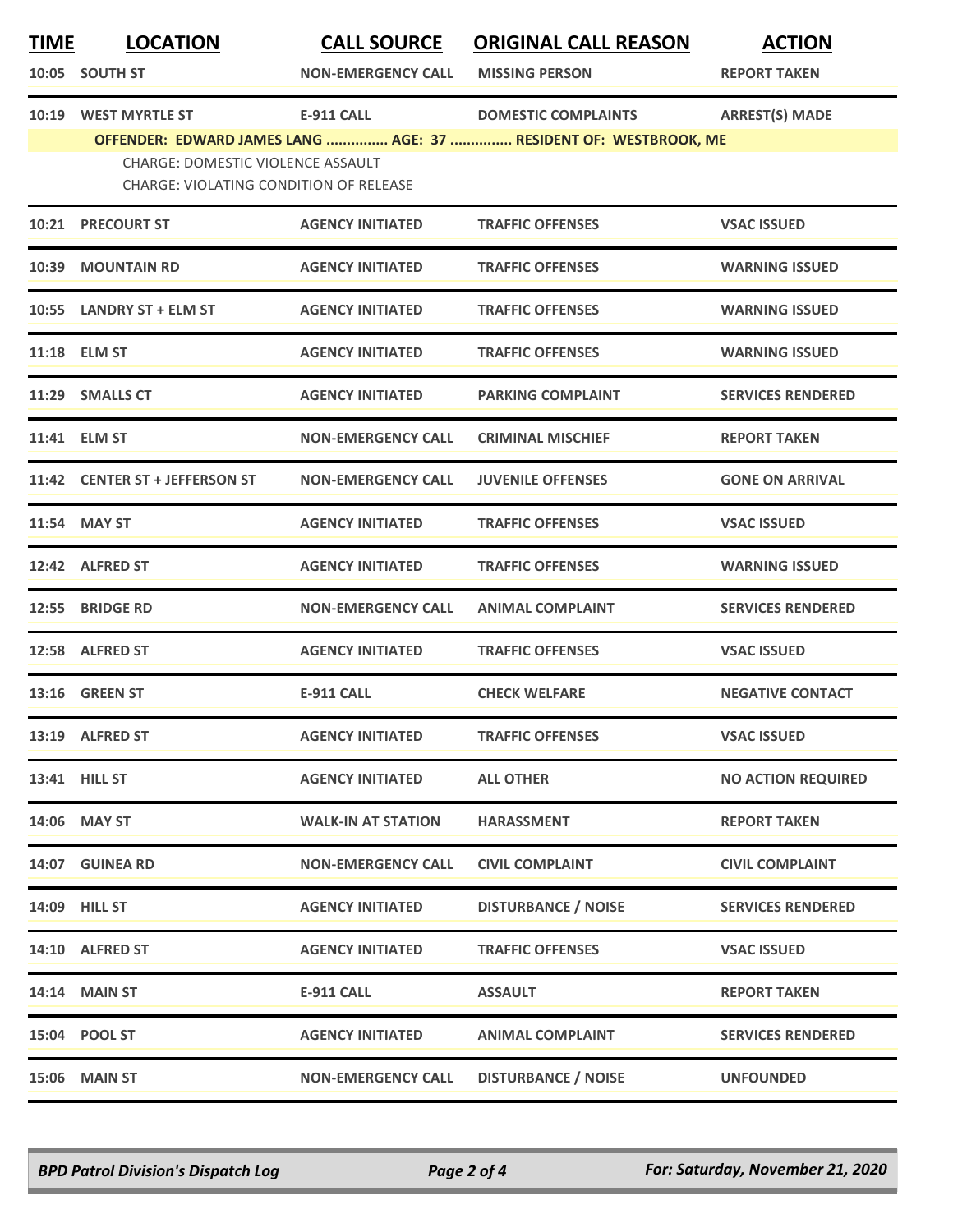| <b>TIME</b> | <b>LOCATION</b><br>15:19 ALFRED ST + WASHINGTON ST | <b>CALL SOURCE</b><br><b>AGENCY INITIATED</b> | <b>ORIGINAL CALL REASON</b><br><b>TRAFFIC OFFENSES</b>                                       | <b>ACTION</b><br><b>NO ACTION REQUIRED</b> |
|-------------|----------------------------------------------------|-----------------------------------------------|----------------------------------------------------------------------------------------------|--------------------------------------------|
|             | 15:27 MAIN ST                                      | <b>NON-EMERGENCY CALL</b>                     | <b>ASSAULT</b>                                                                               | <b>SERVICES RENDERED</b>                   |
|             | 15:28 ALFRED ST                                    | <b>AGENCY INITIATED</b>                       | <b>TRAFFIC OFFENSES</b>                                                                      | <b>WARNING ISSUED</b>                      |
|             | 15:56 UNION ST + WENTWORTH ST                      | <b>AGENCY INITIATED</b>                       | <b>TRAFFIC OFFENSES</b>                                                                      | <b>VSAC ISSUED</b>                         |
|             | 16:17 POOL ST                                      | <b>AGENCY INITIATED</b>                       | <b>TRAFFIC OFFENSES</b>                                                                      | <b>WARNING ISSUED</b>                      |
|             | 16:49 TOW RD                                       | <b>WALK-IN AT STATION</b>                     | <b>CHECK WELFARE</b>                                                                         | <b>SERVICES RENDERED</b>                   |
|             | 16:55 SOUTH ST + MAY ST                            | <b>AGENCY INITIATED</b>                       | <b>TRAFFIC OFFENSES</b>                                                                      | <b>VSAC ISSUED</b>                         |
|             | 17:27 ALFRED ST                                    | <b>NON-EMERGENCY CALL</b>                     | <b>COURT ORDERED CHECK IN</b>                                                                | <b>SERVICES RENDERED</b>                   |
|             | 17:36 SOUTH ST + HIGHLAND ST                       | <b>AGENCY INITIATED</b>                       | <b>TRAFFIC OFFENSES</b>                                                                      | <b>WARNING ISSUED</b>                      |
|             | <b>18:01 PIKE ST</b>                               | <b>NON-EMERGENCY CALL</b>                     | <b>TRESPASSING</b>                                                                           | <b>NO ACTION REQUIRED</b>                  |
|             | 18:56 ELM ST                                       | <b>E-911 CALL</b>                             | <b>MEDICAL W/ ENGINE</b><br>OFFENDER: ROGER P REMILLARD  AGE: 42  RESIDENT OF: BIDDEFORD, ME | <b>SUMMONS ISSUED</b>                      |
|             | <b>CHARGE: VIOLATING CONDITION OF RELEASE</b>      |                                               |                                                                                              |                                            |
|             | 19:00 PONDEROSA LN                                 | <b>E-911 CALL</b>                             | 911 MISUSE                                                                                   | <b>DISPATCH HANDLED</b>                    |
|             | 19:31 ALFRED ST                                    | <b>NON-EMERGENCY CALL</b>                     | <b>DOMESTIC COMPLAINTS</b>                                                                   | <b>REPORT TAKEN</b>                        |
|             | <b>19:42 PIKE ST</b>                               | <b>NON-EMERGENCY CALL</b>                     | <b>PARKING COMPLAINT</b>                                                                     | <b>GONE ON ARRIVAL</b>                     |
|             | 20:06 ALFRED ST + WEST MYRTLE ST                   | <b>AGENCY INITIATED</b>                       | <b>TRAFFIC OFFENSES</b>                                                                      | <b>WARNING ISSUED</b>                      |
|             | 20:11 ELM ST                                       | <b>NON-EMERGENCY CALL</b>                     | ATTEMPTED/THREATENED SUICIDE UNFOUNDED                                                       |                                            |
|             | 20:26 PIERSONS LN                                  | <b>NON-EMERGENCY CALL</b>                     | ATTEMPTED/THREATENED SUICIDE REPORT TAKEN                                                    |                                            |
|             | 20:52 ALFRED ST                                    | <b>NON-EMERGENCY CALL</b>                     | <b>MESSAGE DELIVERY</b>                                                                      | <b>SERVICES RENDERED</b>                   |
|             | 20:57 MT VERNON ST                                 | <b>NON-EMERGENCY CALL</b>                     | <b>SUSPICION</b>                                                                             | <b>SERVICES RENDERED</b>                   |
|             | 21:04 ALFRED ST                                    | <b>NON-EMERGENCY CALL</b>                     | <b>CHECK WELFARE</b>                                                                         | <b>NO ACTION REQUIRED</b>                  |
|             | <b>21:07 HILL ST</b>                               | <b>NON-EMERGENCY CALL</b>                     | <b>MOTOR VEHICLE THEFT</b>                                                                   | <b>UNFOUNDED</b>                           |
|             | 21:20 GRAHAM ST                                    | <b>NON-EMERGENCY CALL</b>                     | <b>MESSAGE DELIVERY</b>                                                                      | <b>NEGATIVE CONTACT</b>                    |
|             | 22:09 ELM ST + ORCHARD ST                          | <b>AGENCY INITIATED</b>                       | <b>TRAFFIC OFFENSES</b>                                                                      | <b>WARNING ISSUED</b>                      |
|             | 22:14 CUTTS ST                                     | <b>NON-EMERGENCY CALL</b>                     | <b>DISTURBANCE / NOISE</b>                                                                   | <b>NO ACTION REQUIRED</b>                  |

*BPD Patrol Division's Dispatch Log Page 3 of 4 For: Saturday, November 21, 2020*